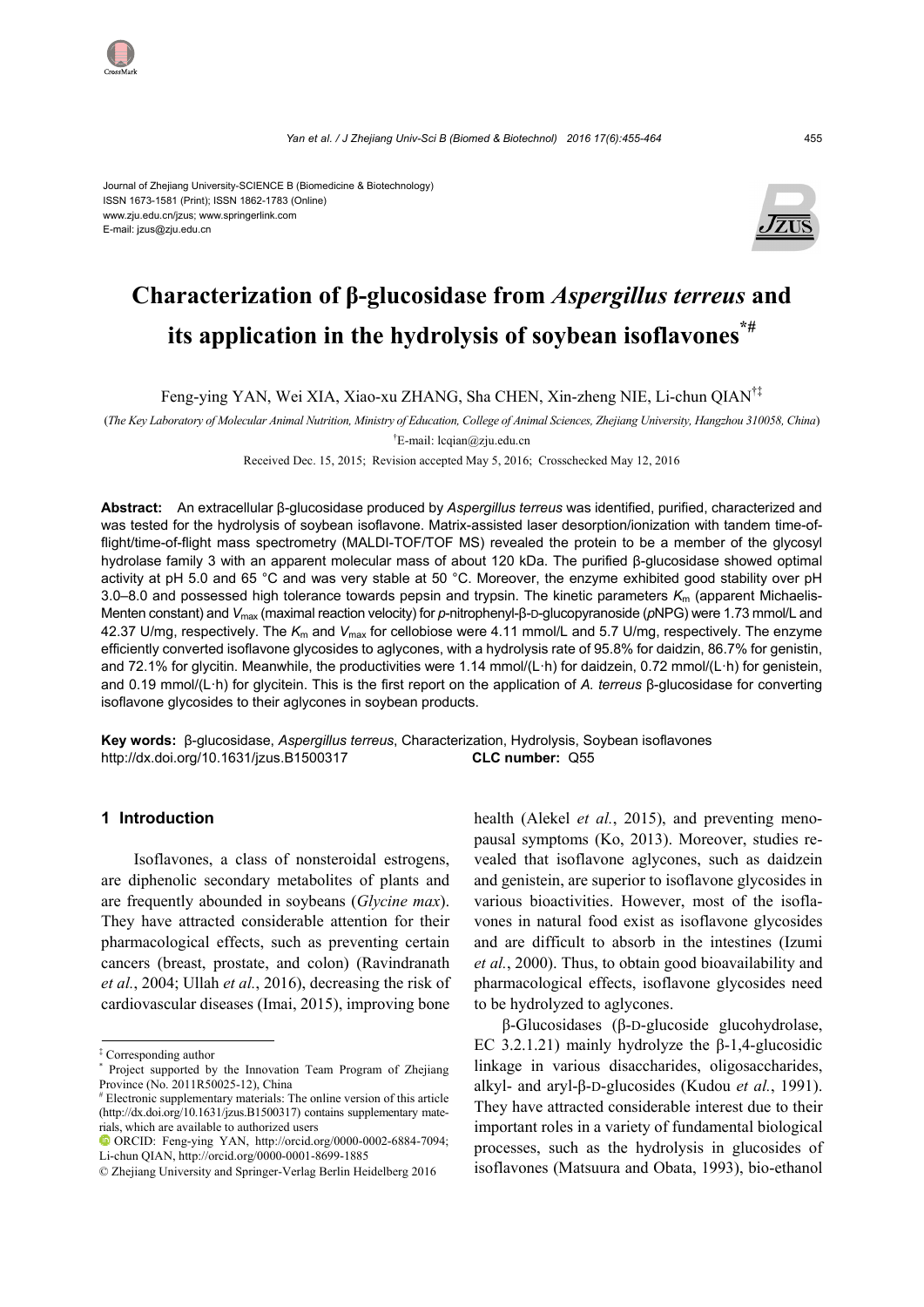production (Coughlan, 1985), pharmaceutical (Zhou *et al.*, 2012) and flavor production (Gueguen *et al.*, 1996). According to the amino acid sequences, β-glucosidases have been classified into glycoside hydrolase (GH) families GH1, GH3, GH5, GH9, GH30, and GH116 (http://www.cazy.org). The majority of fungal β-glucosidases belong to GH1 and GH3. The nutritional availability of foods and feeds can be improved for the release of vitamins, antioxidants, aglycones, and other beneficial compounds from their glycosides by adding β-glucosidases. Therefore, animal feeds are often treated with crude β-glucosidases (Cairns and Esen, 2010). Desired features which are important to the animal feed applications of β-glucosidases include high hydrolysis activity, good thermostability and pH stability, and high pepsin and trypsin tolerance.

The possibilities for different industrial applications of β-glucosidases justify the incessant search for new sources of microbial enzymes that can be produced with high structural stability in low economic value fermentation media (de Cassia Pereira *et al.*, 2015). Fungal strains are known to be efficient producers of β-glucosidases (Souza *et al.*, 2010). There have been several reports (Workman and Day, 1982; Rodionova *et al.*, 1987; Nazir *et al.*, 2008; Elshafei *et al.*, 2014) about the purification of β-glucosidase from *Aspergillus terreus*; however, there have not been any investigations about their potential industrial applications. In this study, the newly isolated strain of fungus, *A. terreus*, can produce extracellular β-glucosidases with outstanding pepsin and trypsin tolerance, which indicates the potential applications in animal feeds. The absence of reports in scientific literature of this fact encouraged us to study the physicochemical characteristics and the industrial applicabilities of the *A. terreus* β-glucosidases (At-Bgls).

#### **2 Materials and methods**

# **2.1 Materials**

*p*-Nitrophenyl-β-D-glucopyranoside (*p*NPG) and cellobiose were purchased from the Sigma-Aldrich Corp. (St. Louis, MO, USA). Pepsin (2500 U/mg) and trypsin (2500 U/mg) were purchased from the Shanghai Songon Company (Shanghai, China). Soybeans (Zhongdou-27) were provided by the Center of Soybean Research, Zhejiang Agricultural Academy

(Hangzhou, China). Isoflavone glycosidic standards (daidzin, genistin, and glycitin) and isoflavone aglycone standards (daidzein, genistein, and glycitein) were purchased from the Sigma Chemical Co. (St. Louis, MO, USA). All other chemicals used were analytical-grade reagents unless otherwise stated.

#### **2.2 Organism and culture condition**

*A. terreus* (Trichocomaceae, Eurotiales, Ascomycota) was isolated from composting soil of the Jinhua region, located in Zhejiang Province, China, and was identified by its 18S DNA sequence. The strain was maintained in potato dextrose agar (PDA; 200 g potato, 20 g glucose, 20 g agar, 1000 ml distilled water) slant at 4 °C.

For the preparation of inoculum, an agar plug of 5 mm diameter cut out from the PDA containing mycelium was incubated into a 20-ml basal medium, which had been autoclaved at 121 °C for 20 min, containing 2 g/L (NH<sub>4</sub>)<sub>2</sub>SO<sub>4</sub>, 1 g/L KH<sub>2</sub>PO<sub>4</sub>, 0.4 g/L  $MgSO_4 \tcdot 7H_2O$ , and 0.5 g/L CaCl<sub>2</sub>. The culture was then incubated on a rotary shaker at 35 °C for 24 h.

After incubation, the mycelium was stained with methylene blue, rinsed, and examined under a microscope to prove its purity, and was then broken into pieces using a homogenizer. An aliquot (1 ml) of the homogenate was incubated into 100 ml culture media, which had been autoclaved at 121 °C for 20 min, containing 30 g/L wheat bran, 4 g/L (NH<sub>4</sub>)<sub>2</sub>SO<sub>4</sub>, 1 g/L  $KH_2PO_4$ , 0.4 g/L MgSO<sub>4</sub> $TH_2O$ , and 0.5 g/L CaCl<sub>2</sub>. Submerged fermentation was carried out in 250-ml flasks under continuous shaking (180 r/min) at 35 °C for 5 d with the flask sealed with sterile gauze and a cap of kraft paper in order to avoid excessive water evaporation and microorganism contamination. The culture suspension was squeezed through sterile absorbent gauze and centrifuged at 8000 r/min for 30 min at 4 °C. Thus, the cell-free culture supernatant was used for enzyme activity measurements and for the purification of β-glucosidase.

# **2.3 Enzyme purification and molecular mass determination**

The cell-free culture supernatant was concentrated at 4 °C using Amicon Ultra-15 30K filter devices (Millipore, USA) and then dialyzed against a 20 mmol/L Tris-HCl buffer (pH 7.5). The dialyzed enzyme solution was loaded onto a HiTrap Q HP column (1.6 cm×2.5 cm, Amersham Pharmacia,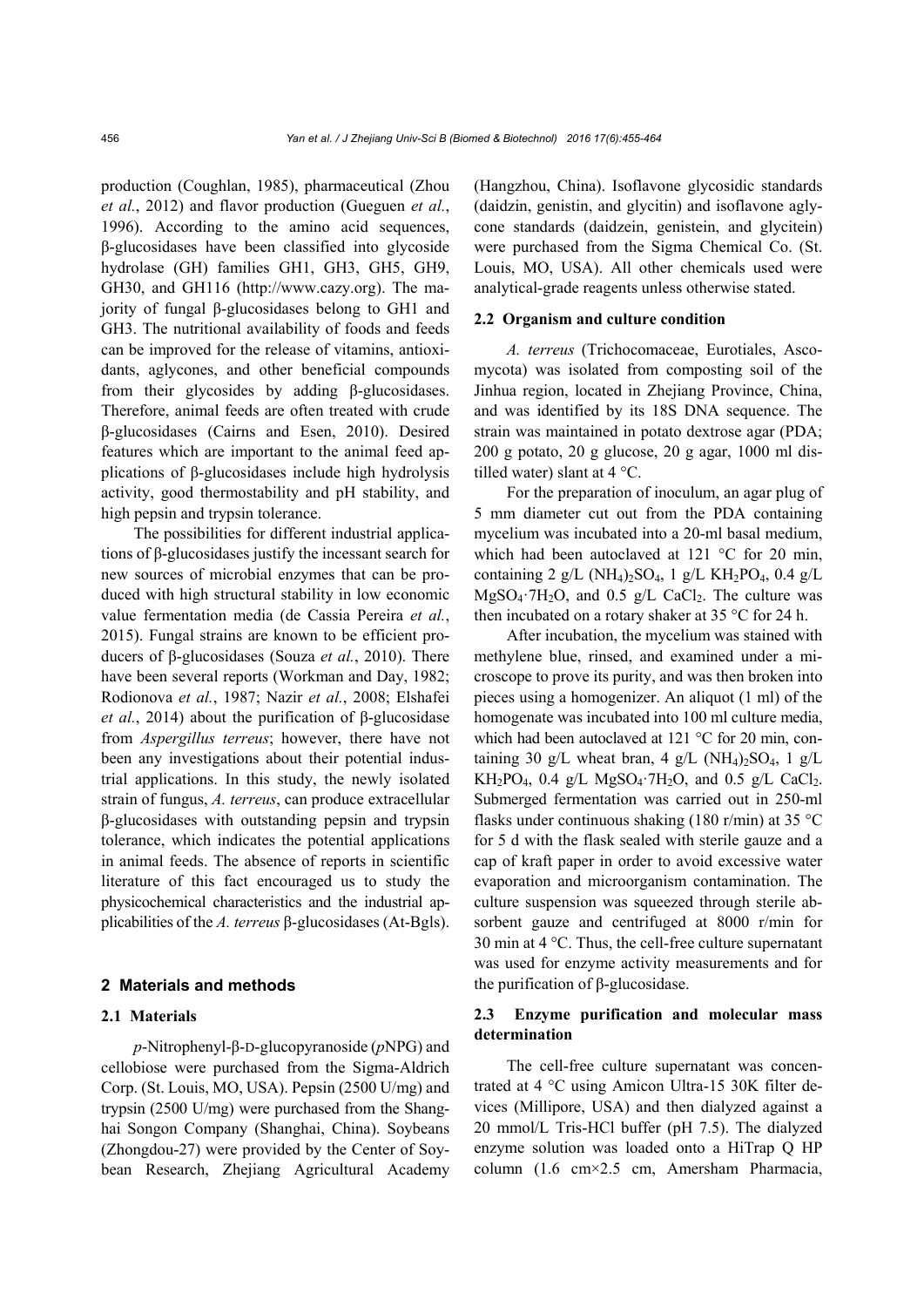Uppsala, Sweden) which was pre-equilibrated with a 20 mmol/L Tris-HCl buffer (pH 7.5). The column was first eluted with an equilibration buffer (two bed volumes) followed by a linear gradient of 1 mol/L NaCl at 2.0 ml/min. Then the fractions with high specific activity were pooled and concentrated using an Amicon Ultra-0.5 centrifugal Filter Unit with Ultracel-3 membrane (Millipore, USA).

The apparent molecular mass of the denatured protein was estimated by sodium dodecyl sulfatepolyarylamide gel electrophoresis (SDS-PAGE) (Laemmli, 1970) with 5% (w/v) stacking polyacrylamide gel and 10% (w/v) separating gel which run at 120 V. The protein content in the fractions was determined using Lowry's method.

#### **2.4 Enzyme activity assay**

The β-glucosidase activity was determined using *p*NPG as substrate. The reaction mixture contained 100 μl of appropriately diluted enzyme, 100 μl of *p*NPG (10 mmol/L), and 300 μl of McIlvaine buffer (100 mmol/L, pH 5.0). After incubation at 50 °C for 10 min, the reaction was stopped by adding 500 μl of  $0.5$  mol/L Na<sub>2</sub>CO<sub>3</sub> and the absorbance was read at 405 nm for the amount of *p*-nitrophenol released. One unit of β-glucosidase activity was defined as the amount of enzyme that produced 1 μmol of *p*nitrophenol per minute under the conditions of the assay. The experiments were performed in triplicate.

# **2.5 Effects of pH and temperature**

The optimum pH of the purified β-glucosidase was determined at 50 °C for 10 min in the range from pH 3.0 to 8.0 using a 100 mmol/L McIlvaine buffer containing 10 mmol/L *p*NPG. For the pH stability study, the enzyme was pre-incubated in the above buffer systems for 60 min at 25 °C. The residual activities at different pH levels were determined under standard assay conditions after the incubation.

The optimal temperature of the enzyme was measured at the temperature range from 35 to 85 °C for 10 min in a McIlvaine buffer (100 mmol/L, pH 5.0) containing 10 mmol/L *p*NPG. For the thermal stability study, the purified enzyme was pre-incubated at different temperatures (50, 60, and 70 °C) in the absence of substrate. After incubation for different intervals (5–60 min), the residual activity was evaluated. All experiments were performed in triplicate.

#### **2.6 Kinetic parameters**

The apparent Michaelis-Menten constant  $(K<sub>m</sub>)$ and the maximal reaction velocity  $(V_{\text{max}})$  for the purified β-glucosidase were assessed from Lineweaver-Burk plots using *p*NPG or cellobiose as substrates. The enzyme was incubated in McIlvaine buffer (100 mmol/L, pH 5.0) with the substrate in concentrations ranging from 1.25 to 18.00 mmol/L of *p*NPG or 1.25–20.00 mmol/L of cellobiose at 65 °C for 10 min.

#### **2.7 Tolerance to pepsin and trypsin**

Glycine-HCl buffer (100 mmol/L, pH 3.0) containing 0.1% (1 g/L) pepsin and Tris-HCl buffer  $(100 \text{ mmol/L}, \text{pH } 7.0)$  containing  $0.1\%$  (1 g/L) trypsin were prepared. To evaluate the tolerance to pepsin, the purified β-glucosidase (1 mg/ml) was incubated in glycine-HCl buffer solution for different intervals (30, 60, 120 min) with a β-glucosidase/pepsin mass ratio of 1:1 and 1:0.2, respectively. Similarly, the purified enzyme (1 mg/ml) was incubated in Tris-HCl buffer solution with a β-glucosidase/trypsin mass ratio of 1:0.1 and 1:0.02, respectively. After incubation, the residual activities were measured under standard assay conditions.

# **2.8 Protein identification by a matrix-assisted laser desorption ionization tandem time using a flight mass spectrometry**

The band of glucosidase was manually excised from SDS-PAGE stained with Coomassie Brilliant Blue (CBB), and digested in gel overnight with trypsin as described by Oda *et al.* (2006). The gel piece was washed with Millipore pure water three times, destained twice with 50% acetonitrile in 25 mmol/L ammonium bicarbonate (Ambic) until the CBB disappeared, then reduced with 10 mmol/L dithiothreitol (DTT) in 25 mmol/L Ambic, alkylated with 55 mmol/L iodoacetamide in 25 mmol/L Ambic, dried twice with 100% acetonitrile, and digested overnight at 37 °C with sequencing grade modified trypsin (Promega, Madison, WI, USA) in 25 mmol/L Ambic. The peptides were extracted twice with 0.1% trifluoroacetic acid in 50% acetonitrile. Samples were then spotted onto a freshly cleaned target plate and after air-drying, the crystallized spots were analyzed. Matrix-assisted laser desorption/ionization with tandem time-of-flight/ time-of-flight mass spectrometry (MALDI-TOF/TOF MS) analysis was performed using an ABI Sciex 5800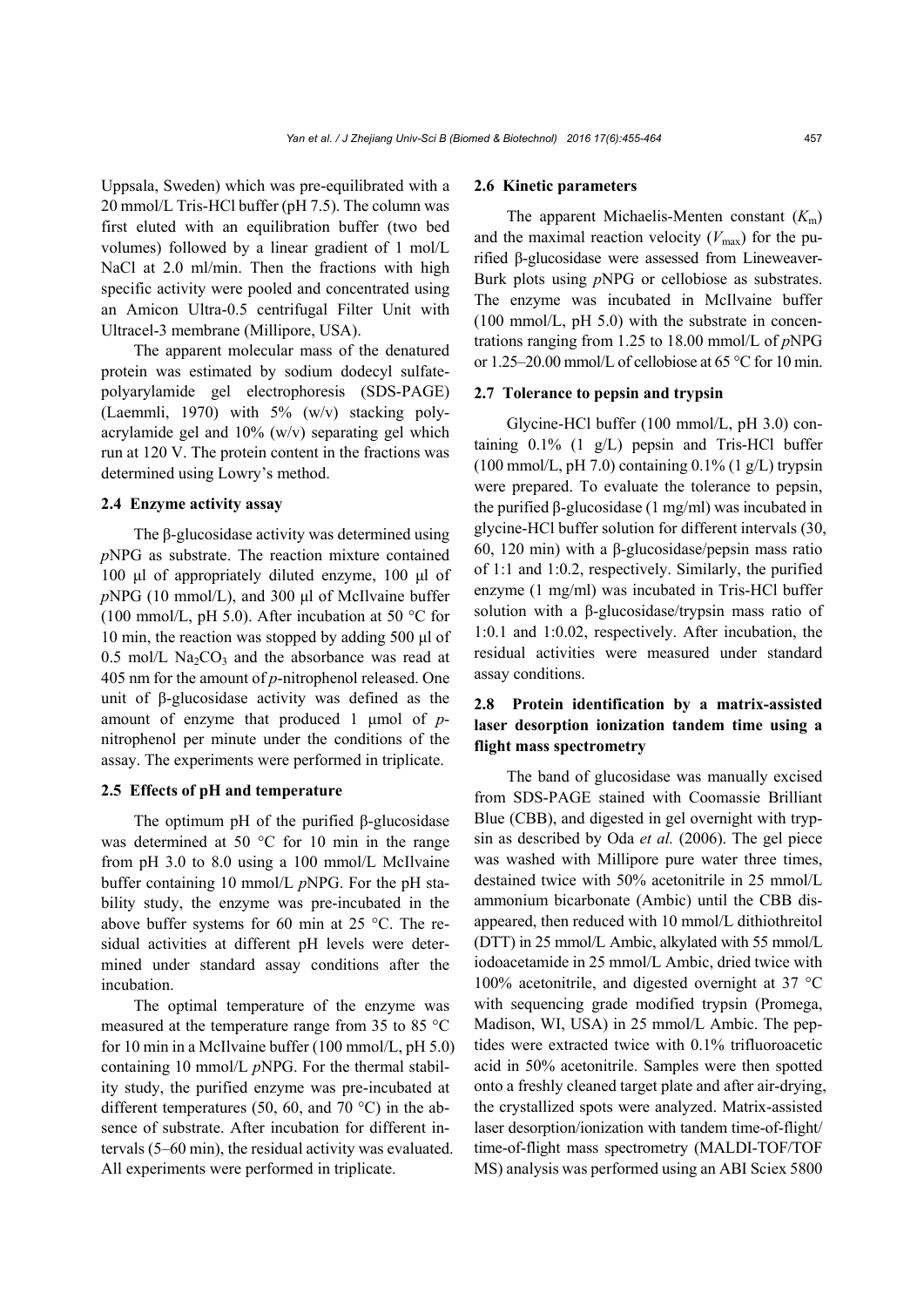MALDI-TOF/TOF MS Analyzer (AB SCIEX, Framingham, MA, USA). Thereafter, a database search was conducted using the MASCOT program online (http://www.matrixscience.com) against National Center for Biotechnology Information nonredundant (NCBInr) databases. The searching parameters were set as follows: tryptic digestion, one missed cleavage allowed, carbamidomethylation of cysteines as fixed modification, methionine oxidation as variable modification, all peptides monoisotopic, peptide mass tolerance of 100 ppm  $(10^{-6})$ , and fragment mass tolerance of 0.3 Da. Only significant hits, as defined by the MASCOT probability analysis (*P*<0.05), were accepted.

# **2.9 Isoflavone extraction from soybean flour and enzymatic hydrolysis**

Soybeans were ground to powder using a coffee grinder and then defatted using petroleum ether, with a Soxhlet extractor. The defatted soybean flour (1 g) was extracted with 5 ml 80% ethanol at 70 °C for 2 h. The slurry was then centrifuged at 12 000 r/min for 15 min, and the supernatant was filtered through a 0.45-μm filter and stored at 4 °C for further study.

To evaluate the potential application of At-Bgl in our study, the commonly used commercial βglucosidase Novozyme 188 was used to hydrolyze the isoflavone glycosides. A 250-μl reaction mixture containing 50 μl soybean isoflavone extract was hydrolyzed with 0.025, 0.050, and 0.075 U of individual β-glucosidase, respectively, in McIlvaine buffer (pH 5.0) in a thermostatically controlled incubator at 50 °C for 10 min. The reaction was stopped by boiling for 5 min. A control reaction of extract samples without enzyme was set up in the same manner. The determination of isoflavone in hydrolyzed samples was determined by high performance liquid chromatography (HPLC) as previously described (Li *et al.*, 2012). HPLC analyses were performed using a Waters HP1100 HPLC system (Milford, MA, USA) equipped with a Diamonsil C18 column (5 μm,

250 mm×4.6 mm; Dima Co., Ltd., Orlando, FL, USA), and six types of high purity soybean isoflavones, daidzin, glycitin, genistin, daidzein, glycitein, and genistein, were used as standards. The productivity  $(mmol/(L \cdot h))$  of isoflavone aglycones was defined as the increase in the concentration produced in 1 h (Yeom *et al.*, 2012). The hydrolysis effect was calculated by the following equation (Song *et al.*, 2011): hydrolysis rate= $100\% \times$ (isoflavone glycosides in control samples−isoflavone glycosides in hydrolyzed samples)/isoflavone glycosides in the control samples.

#### **2.10 Statistical analysis**

Statistical analysis was performed using the one-way analysis of variance (ANOVA) procedure of the SPSS 19.0 statistical software package (IBM, Armonk, New York, USA). Treatment means were compared using Duncan's multiple range tests. It was declared significant when *P*<0.05.

#### **3 Results and discussion**

#### **3.1 Purification of** *A. terreus* **β-glucosidase**

The *A. terreus* culture mycelium was proved purity (Fig. S1) and the procedures to purify βglucosidase from the crude extract of *A. terreus* are presented in Table 1. β-Glucosidase was purified from the culture supernatant of *A. terreus* by ultrafiltration and anion exchange, and the enzyme was 11.45-fold purified to a specific activity of 25.73 U/mg with a yield of 7.62%. The results suggest that β-glucosidase may be a minor component in the culture supernatant, and the production may be related to the production medium (Nazir *et al.*, 2008). After purification, the enzyme showed a single band in SDS-PAGE, with the apparent molecular mass of about 120 kDa (Fig. 1). Thus the enzyme was within the broad range of fungal β-glucosidase (35 to 250 kDa) (Song *et al.*, 2011).

| Table 1 Purification of β-glucosidase from A. terreus |  |  |
|-------------------------------------------------------|--|--|
|-------------------------------------------------------|--|--|

| Purification step  | Total protein (mg) |                  | Total activity $(U)$ Specific activity $(U/mg)$ Purification (fold) |                 | Recovery (%)     |
|--------------------|--------------------|------------------|---------------------------------------------------------------------|-----------------|------------------|
| Crude extract      | $11514\pm182$      | $258.83\pm 4.12$ | $2.25 \pm 0.07$                                                     | $1.00 \pm 0.02$ | $10000 \pm 0.82$ |
| Ultra-filtraction- | 58 $06\pm1$ 11     | 194 84±2 74      | 3 36 $\pm$ 0 53                                                     | 1 49±0 03       | 75.28±0.75       |
| HiTrap Q HP        | $0.77\pm 0.02$     | $19.72\pm0.88$   | $25.73\pm 0.62$                                                     | 11 45±0 53      | $7.62\pm0.18$    |

Data represent the mean±SD (*n*=3)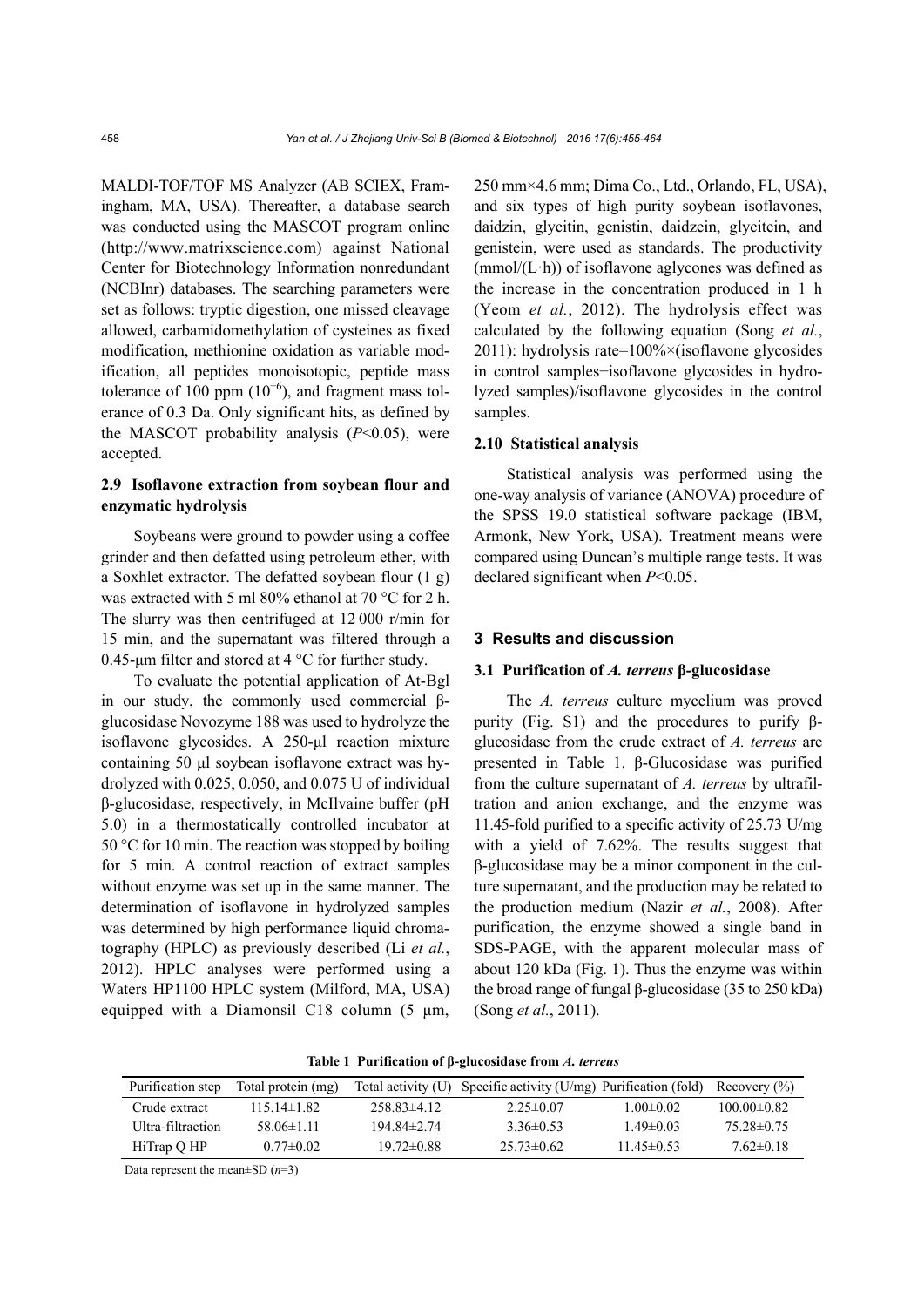

**Fig. 1 SDS-PAGE of** *A. terreus* **β-glucosidase**  M, protein molecular weight marker (Thermo Fisher Scientific, Inc.); Lane 1, purified *A. terreus* β-glucosidase

#### **3.2 Optimal pH and temperature, and stability**

The pH optima of most fungal β-glucosidases have a range between pH 4.0 and 7.5 (Cairns and Esen, 2010). In this study, the purified β-glucosidase exhibited the highest activity at pH 5.0 and was sensitive to pH, while the activity decreased rapidly below pH 5.0 and above pH 7.0 (Fig. 2b). Based on the relative activity of 100% for the β-glucosidase at pH 5.0, only 23.6% and 64.5% of the maximum activity remained at pH 4.0 and 6.0, respectively. The optimal pH of the enzyme is similar to that of enzyme from *A. terreus*  (Nazir *et al.*, 2008), *A. niger* (Fujita *et al.*, 2015), *Penicillium piceum* (Gao *et al.*, 2013), and *Rhizomucor miehei* NRRL 5282 (Krisch *et al.*, 2012). However, the enzyme was found to be very stable in the pH range from 3.0 to 8.0, remaining above 90% of the maximum activity, though it showed a significant decrease with pH above or below 5.0 (*P*<0.05; Fig. 2d). Before reaching the distal part of the intestinal



**Fig. 2 Characterization of the purified** *A. terreus* **β-glucosidase** 

(a) Effect of temperature on *A. terreus* β-glucosidase activities. The activity was measured in McIlvaine buffer (100 mmol/L, pH 5.0) using *p*NPG as the substrate. (b) Effect of pH on *A. terreus* β-glucosidase activities. The enzyme activities at various pH values were measured at 50 °C for 10 min using *p*NPG as the substrate. (c) Thermostability of *A. terreus* β-glucosidase. The residual activity was measured using *p*NPG as the substrate after pre-incubation without substrate at 50, 60, and 70 °C for different periods of time. (d) pH stability of *A. terreus* β-glucosidase. The residual activities were measured at optimal conditions against *p*NPG after incubation at various pH values, 25 °C for 1 h. The error bars represent the standard deviation (SD), with *n*=3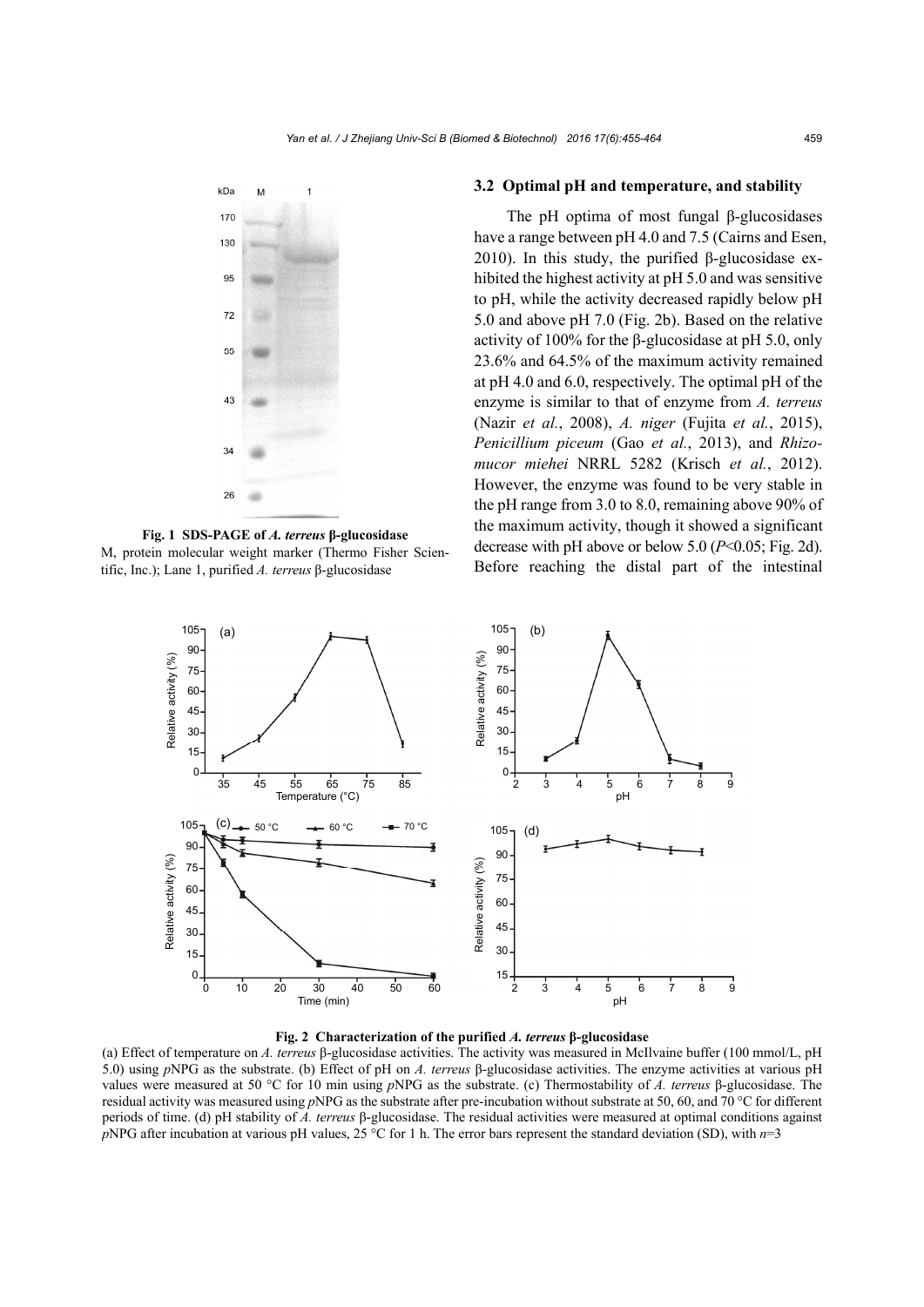tract and exerting their catalytic effects, enzymes must retain activity during transport through the stomach and the upper part of the intestinal tract (Peng *et al.*, 2014). The mean pH (fed ad libitum) values of the porcine stomach and small intestine are 4.4 and 6.1–6.7, respectively (Merchant *et al.*, 2011). Therefore, the At-Bgl should have high potential for use as catalysts in animal feeds.

The purified β-glucosidase had an optimal temperature of 65 °C (Fig. 2a), which was slightly higher than the previous reports (Li *et al.*, 2012; 2013; Fujita *et al.*, 2015; Kaur and Chadha, 2015; Zhao *et al.*, 2015). In addition, the enzyme showed more than 97% relative activity at 75  $\degree$ C, and showed no significant difference from the activity at 65 °C (*P*>0.05), while other fungal counterparts were generally inactivated at 70 °C (Li *et al.*, 2013; Fujita *et al.*, 2015; Kaur and Chadha, 2015; Zhao *et al.*, 2015). Moreover, the At-Bgl showed good thermostability (Fig. 2c), maintaining 90.0% and 65.1% of the initial activity after incubation at 50 and 60 °C for 1 h, respectively, though it decreased significantly after incubation at 50, 60, or 70 °C for 5 min (*P*<0.05). These superior properties make this purified enzyme more advantageous for industrial processes, since most applications of β-glucosidase require high temperatures (50 °C or above) (Li *et al.*, 2012).

#### **3.3 Specific activity and kinetic parameters**

Kinetic parameters of the purified At-Bgl for *p*NPG and cellobiose at pH 5.0 and 65 °C were estimated, respectively. The  $K_m$  and  $V_{\text{max}}$  values of the enzyme are shown in Table 2. The results indicate that the enzyme has greater affinity towards *p*NPG than cellobiose, and the hydrolysis of *p*NPG was about eight times faster than that determined on cellobiose. It is worth mentioning that the  $K<sub>m</sub>$  constant was slightly lower than those estimated for the At-Bgl in other reports, with a  $K<sub>m</sub>$  value of 2.5 mmol/L (Elshafei *et al.*, 2014) and 14.2, 4.34, 11.1 mmol/L (Nazir *et al.*, 2008), respectively. To our best knowledge, there are reports about another two At-Bgls with lower *K*<sup>m</sup> values of 0.78 mmol/L (Workman and Day, 1982) and 1.25 mmol/L (Rodionova *et al.*, 1987), respectively. However, one of important drawbacks of those two enzymes is their low reaction temperatures, with optimal conditions of 50 °C (Workman and Day, 1982) and 60 °C (Rodionova *et al.*, 1987), respectively.

Therefore, those At-Bgls are still not enough for satisfying biotechnological applications, and the purified At-Bgl in our study displayed high potential for industrial applications.

|                      | Table 2 Kinetic parameters of the purified A. terreus |  |  |
|----------------------|-------------------------------------------------------|--|--|
| $\beta$ -glucosidase |                                                       |  |  |

| Substrate  | $V_{\text{max}}$ (U/mg) | $K_{\rm m}$ (mmol/L) |
|------------|-------------------------|----------------------|
| Cellobiose | $5.70 \pm 0.17$         | $4.11\pm0.16$        |
| pNPG       | $42.37\pm0.74$          | $1.73 \pm 0.04$      |
|            |                         |                      |

Data represent the mean±SD (*n*=3)

#### **3.4 Tolerance to pepsin and trypsin**

The tolerance to the gastrointestinal microenvironment is important for the application of feed additives (Peng *et al.*, 2014). As shown in Fig. 3, the purified β-glucosidase maintained high activity after the treatment with pepsin or trypsin, indicating its high tolerance towards the animal digestive tract. The enzyme maintained more than 90% of the initial activity after the incubation with pepsin (in both 1:1 and 1:0.2 ratios) for 120 min. Moreover, the tolerance to trypsin is slightly lower than that to pepsin. The purified β-glucosidase retained 81.5% of the initial activity after incubating with trypsin (1:0.1) for 120 min and kept 87.4% of the initial activity when incubated with trypsin at a 1:0.02 ratio for 120 min.

# **3.5 Peptide sequence determination and protein identification**

The purified samples of β-glucosidase were denatured and analyzed by SDS-PAGE and subjected to MALDI-TOF/TOF MS analysis. The results indicated that the inner peptide sequence of purified protein in the present showed 100% identity with a β-glucosidase from *A. terreus* NIH2624 (GenBank Accession No. X\_P001212225), which belonged to the GH3. The matched fragments were HYILNE QEHFR, DEYGFAHFFPSEGAYER, VNEFVNVQR, and VEDASSYLYPEGLKR.

# **3.6 Hydrolysis of soybean isoflavone by** *A. terreus*  **β-glucosidase**

Enzymatic hydrolysis of β-glucosidase towards soybean isoflavone is an important application in the food and feed industry, which has been investigated by direct use of β-glucosidase from plants and microorganisms (Chuankhayan *et al.*, 2007; Kaya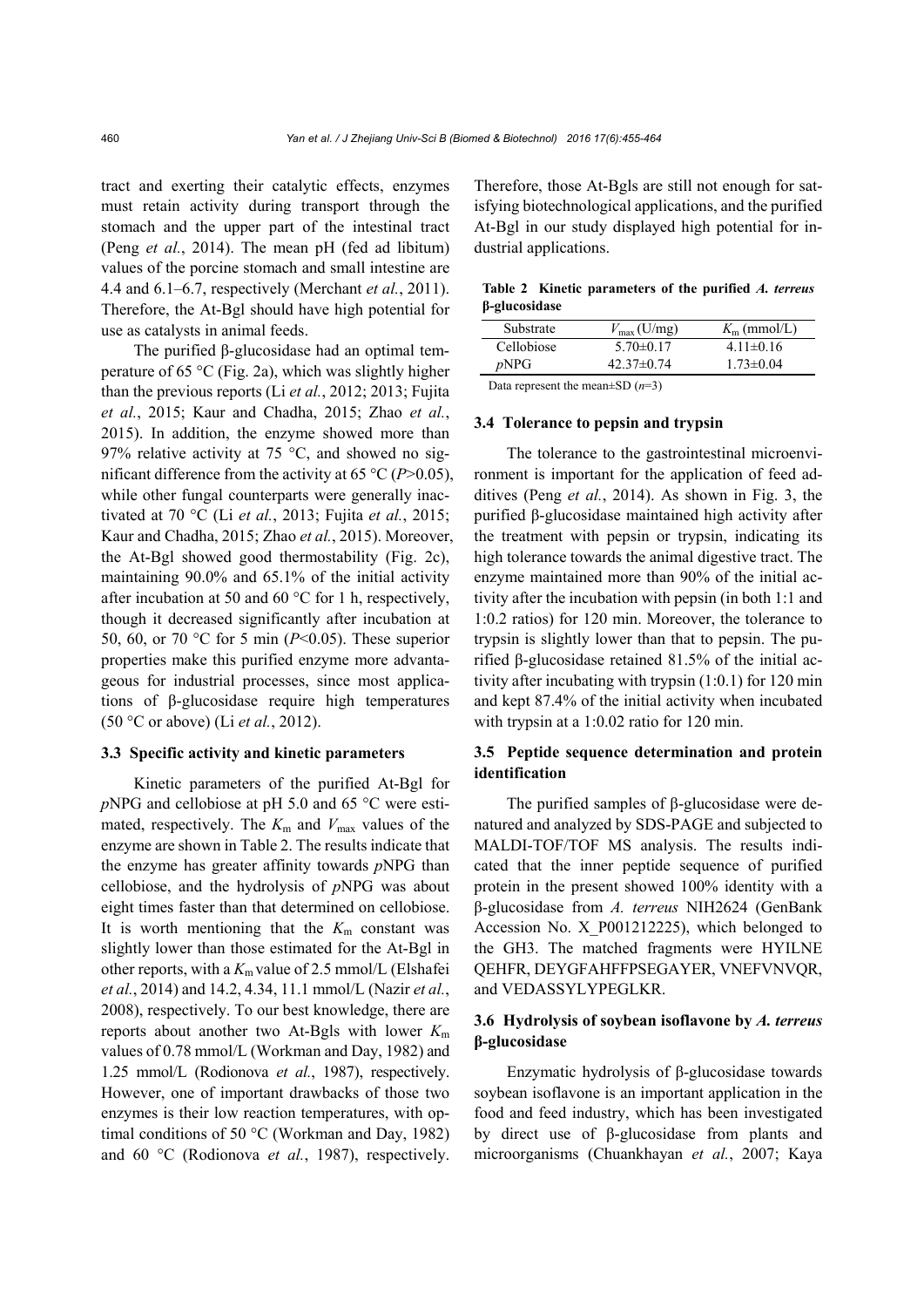

**Fig. 3 Tolerance of** *A. terreus* **β-glucosidase to pepsin and trypsin** 

(a) The tolerance of *A. terreus* β-glucosidase to pepsin. The enzyme activity was measured at 65 °C, pH 5.0 (McIlvaine buffer, 100 mmol/L) against *p*NPG after being pre-incubated in glycine-HCl buffer (100 mmol/L, pH 3.0) containing 0.1% pepsin for different intervals (30, 60, and 120 min). (b) The tolerance of *A. terreus* β-glucosidase to trypsin. The enzyme activity was measured at 65 °C, pH 5.0 (McIlvaine buffer, 100 mmol/L) against *p*NPG after being pre-incubated in Tris-HCl buffer (100 mmol/L, pH 7.0) containing 0.1% trypsin for different intervals. The error bars represent the SD (*n*=3) and bars with different alphabets differ significantly (*P*<0.05)

*et al.*, 2008; Yang *et al.*, 2009; Song *et al.*, 2011; Kim *et al.*, 2012; Fang *et al.*, 2014; Fujita *et al.*, 2015). However, low solubility of isoflavones reduces the productivity of isoflavone aglycones in industrial production (Horii *et al.*, 2009). To test the reactivity of At-Bgl toward isoflavone, the hydrolysis rate and the productivity were measured by HPLC using isoflavone flour extract as the substrate. The peaks of daidzin, genistin, glycitin, daidzein, genistein, and glycitein in soybean isoflavone flour extract were identified by comparison with commercial standards. The results showed that daidzin was the predominant isoflavones in soybean flour extract. However, after 10 min hydrolysis of At-Bgl, the peaks of daidzin, genistin, and glycitin were greatly decreased and the peaks of daidzein, genistein, and glycitein increased remarkably (Fig. 4b), which suggested that most of the glycosidic soybean isoflavones were converted to corresponding aglycones. As shown in Table 3, the At-Bgl exhibited higher hydrolytic activity than the commercial β-glucosidase cellobiase (Novozyme 188) toward daidzin, glycitin, and genistin (95.78% vs. 59.16%, 72.08% vs. 23.07%, and 86.74% vs. 54.15%, respectively). Thus, the At-Bgl offers a better advantage for the hydrolysis of isoflavone β-glycoside (daidzin, glycitin, and genistin) than Novozyme 188.

The results indicate that At-Bgl also showed better productivity than Novozyme 188 after incubation for 10 min with 0.075 U of At-Bgl. By comparison, the At-Bgl had the second highest productivity for daidzein  $(1.14 \text{ mmol}/(L \cdot h))$  and genistein  $(0.72 \text{ mmol}/(L \cdot h))$ , much higher than that of



(a) Isoflavones in soybean flour extract; (b) Soybean flour extract hydrolysed with 0.075 U of *A. terreus* β-glucosidase at 50 °C for 10 min; (c) Soybean flour extract hydrolysed with 0.075 U of commercial β-glucosidase cellobiase Novozyme 188 at 50 °C for 10 min. 1, daidzin; 2, glycitin; 3, genistin; 4, daidzein; 5, glycitein; 6, genistein

β-glucosidase from *A.oryzae* (Horii *et al.*, 2009), soybean okara (Chiou *et al.*, 2010), and *Pyrococcus furiosus* (Yeom *et al.*, 2012). In addition, the previously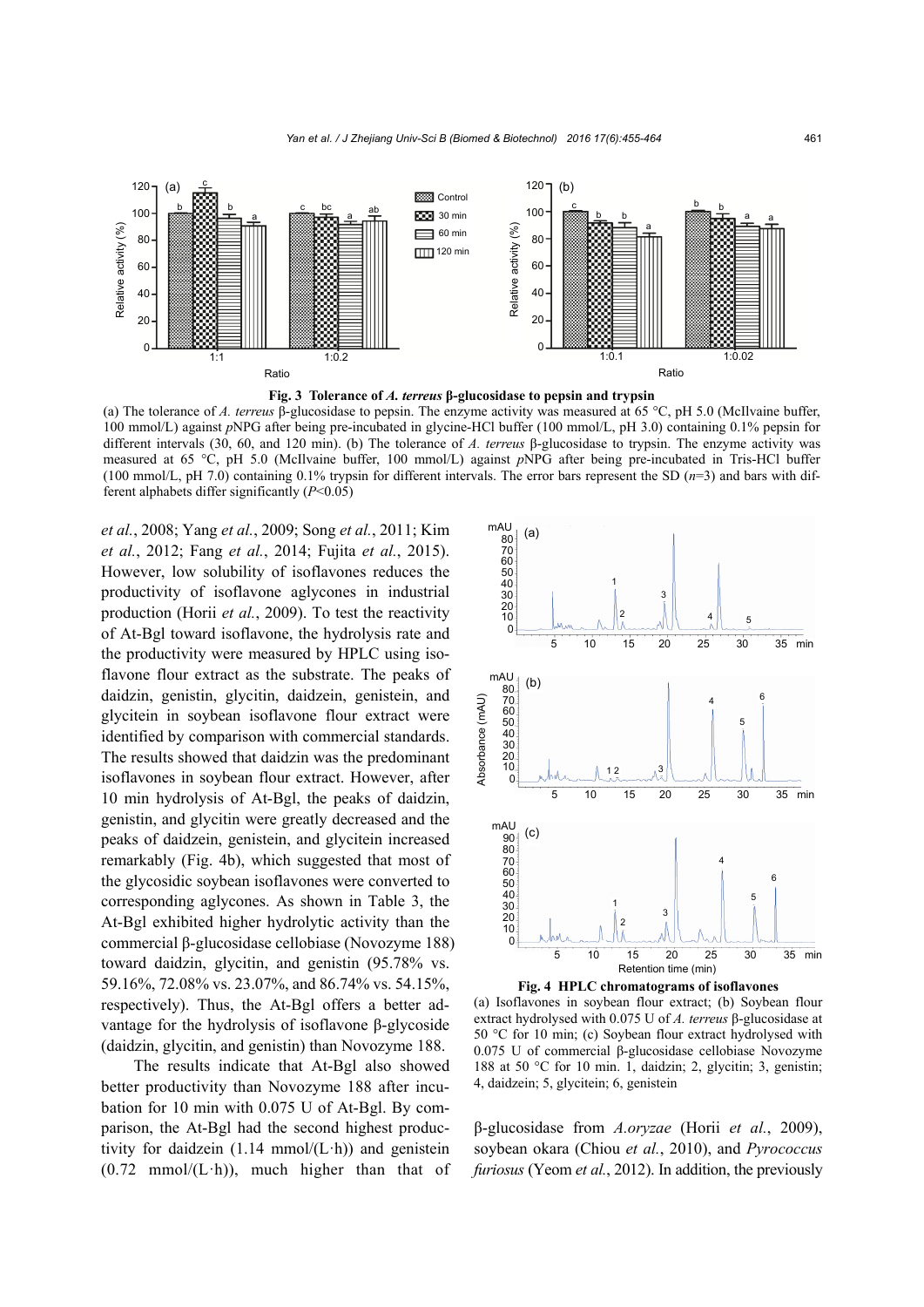| Amount |                |                               | Hydrolysis rate $(\% )$       |                               |                              | Productivity (mmol/ $(Lh)$ ) |                              |
|--------|----------------|-------------------------------|-------------------------------|-------------------------------|------------------------------|------------------------------|------------------------------|
| (U)    | Enzyme         | Daidzin                       | Glycitin                      | Genistin                      | Daidzein                     | Glycitein                    | Genistein                    |
| 0.025  | $At-Bgl$       | $32.76 \pm 0.28$ <sup>A</sup> | $27.58 \pm 0.10^{\rm B}$      | $28.78 \pm 0.13^{\rm B}$      | $0.41 \pm 0.02$ <sup>a</sup> | $0.08 \pm 0.01$ <sup>c</sup> | $0.24 \pm 0.02^b$            |
|        | <b>Nov 188</b> | $10.31 \pm 0.03^{\circ}$      | $12.38 \pm 0.02^{\rm A}$      | $11.97 \pm 0.03^{\rm B}$      | $0.15 \pm 0.02^a$            | $0.03 \pm 0.01$ <sup>c</sup> | $0.08 \pm 0.01^b$            |
| 0.050  | At-Bgl         | 95.46 $\pm$ 0.22 <sup>A</sup> | $64.25 \pm 0.29$ <sup>C</sup> | $84.68\pm0.38^{B}$            | $1.06 \pm 0.06^a$            | $0.18 \pm 0.03$ <sup>c</sup> | $0.68 \pm 0.02^b$            |
|        | <b>Nov 188</b> | $34.04\pm0.04^{\rm A}$        | $20.58 \pm 0.28$ <sup>C</sup> | $28.52 \pm 0.29^{\rm B}$      | $0.57 \pm 0.02^a$            | $0.07 \pm 0.01$ <sup>c</sup> | $0.19 \pm 0.02^b$            |
| 0.075  | $At-Bgl$       | 95.78 $\pm$ 0.20 <sup>A</sup> | $72.08 \pm 0.08^{\circ}$      | $86.74 \pm 0.04^{\rm B}$      | $1.14 \pm 0.01^a$            | $0.19 \pm 0.01$ <sup>c</sup> | $0.72 \pm 0.03^b$            |
|        | <b>Nov 188</b> | 59.16 $\pm$ 0.16 <sup>A</sup> | $23.07\pm0.04^{\circ}$        | 54.15 $\pm$ 0.16 <sup>B</sup> | $0.84 \pm 0.04^b$            | $0.13 \pm 0.02^a$            | $0.40 \pm 0.02$ <sup>c</sup> |

**Table 3 Hydrolysis rates and productivities of** *A. terreus* **β-glucosidase and Novozyme 188 to soybean isoflavone** 

The reactions were performed in McIlvaine buffer (100 mmol/L, pH 5.0) containing 50 μl soybean isoflavone flour extract and 0.025, 0.050, or 0.075 U β-glucosidase. All reactions were performed at 50 °C for 10 min. At-Bgl: β-glucosidase from *Aspergillus terreus*. Nov 188: commercial β-glucosidase cellobiase Novozyme 188. Data (mean±SD (*n*=3)) with different superscripts within a row differ significantly (*P*<0.05)

reported highest productivities for daidzein and genistein were 1.50 and 1.23 mmol/(L·h), respectively, produced by a β-glucosidase from *Gongronella* sp. (Fang *et al.*, 2014). To the best of our knowledge, this is the first report of an At-Bgl hydrolyzing soybean isoflavones and its high hydrolysis rates of daidzin and genistin, and the second highest productivity for daidzein and genistein makes it a good candidate for hydrolysis of soybean isoflavones.

#### **4 Conclusions**

The purified β-glucosidase from *A. terreus*, a member of GH3, is a promising enzyme to be used as feed additives. The purified enzyme exhibited maximal activity at pH 5.0 and 65 °C. Moreover, the enzyme had multiple industrial desired properties, including thermostability, wide pH stability, and high tolerance to pepsin and trypsin. And its high efficiency to convert soybean isoflavone glycosides into aglycones was very attractive. Thus, At-Bgl might perform substantially to enhance nutritional value of soy products, such as soybean meal which is widely used in animal feeds. The study indicated that At-Bgl offers high potential for commercialization and is valuable in various industrial applications, especially in food and feeds.

#### **Compliance with ethics guidelines**

Feng-ying YAN, Wei XIA, Xiao-xu ZHANG, Sha CHEN, Xin-zheng NIE, and Li-chun QIAN declare that they have no conflict of interest.

This article does not contain any studies with human or animal subjects performed by any of the authors.

#### **References**

- Alekel, D.L., Genschel, U., Koehler, K.J., *et al.*, 2015. Soy Isoflavones for Reducing Bone Loss Study: effects of a 3-year trial on hormones, adverse events, and endometrial thickness in postmenopausal women. *Menopause*, **22**(2): 185-197.
	- http://dx.doi.org/10.1097/GME.0000000000000280
- Cairns, J.R.K., Esen, A., 2010. β-Glucosidases. *Cell. Mol. Life Sci.*, **67**(20):3389-3405.

http://dx.doi.org/10.1007/s00018-010-0399-2

Chiou, T.Y., Lin, Y.H., Su, N.W., *et al*., 2010. β-Glucosidase isolated from soybean okara shows specificity toward glucosyl isoflavones. *J. Agric. Food Chem.*, **58**(15): 8872-8878.

http://dx.doi.org/10.1021/jf101848x

Chuankhayan, P., Rimlumduan, T., Svasti, J., *et al*., 2007. Hydrolysis of soybean isoflavonoid glycosides by *Dalbergia* β-glucosidases. *J. Agric. Food Chem.*, **55**(6): 2407-2412.

http://dx.doi.org/10.1021/jf062885p

- Coughlan, M.P., 1985. The properties of fungal and bacterial cellulases with comment on their production and application. *Biotechnol. Genet. Eng. Rev.*, **3**(1):39-110. http://dx.doi.org/10.1080/02648725.1985.10647809
- de Cassia Pereira, J., Leite, R.S.R., do Prado, H.F.A., *et al.*, 2015. Production and characterization of β-glucosidase obtained by the solid-state cultivation of the thermophilic fungus *Thermomucor indicae-seudaticae* N31. *Appl. Biochem. Biotechnol.*, **175**(2):723-732. http://dx.doi.org/10.1007/s12010-014-1332-1
- Elshafei, A.M., Hassan, M.M., Morsi, N.M., *et al*., 2014. Purification and some kinetic properties of β-glucosidase from *Aspergillus terreus* NRRL 265. *Afr. J. Biotechnol.*, **10**(84):19556-19569.
- Fang, W., Song, R., Zhang, X., *et al.*, 2014. Characterization of a novel β-glucosidase from *Gongronella* sp. W5 and its application in the hydrolysis of soybean isoflavone glycosides. *J. Agric. Food Chem.*, **62**(48):11688-11695. http://dx.doi.org/10.1021/jf502850z
- Fujita, A., Alencar, S.M., Park, Y.K., 2015. Conversion of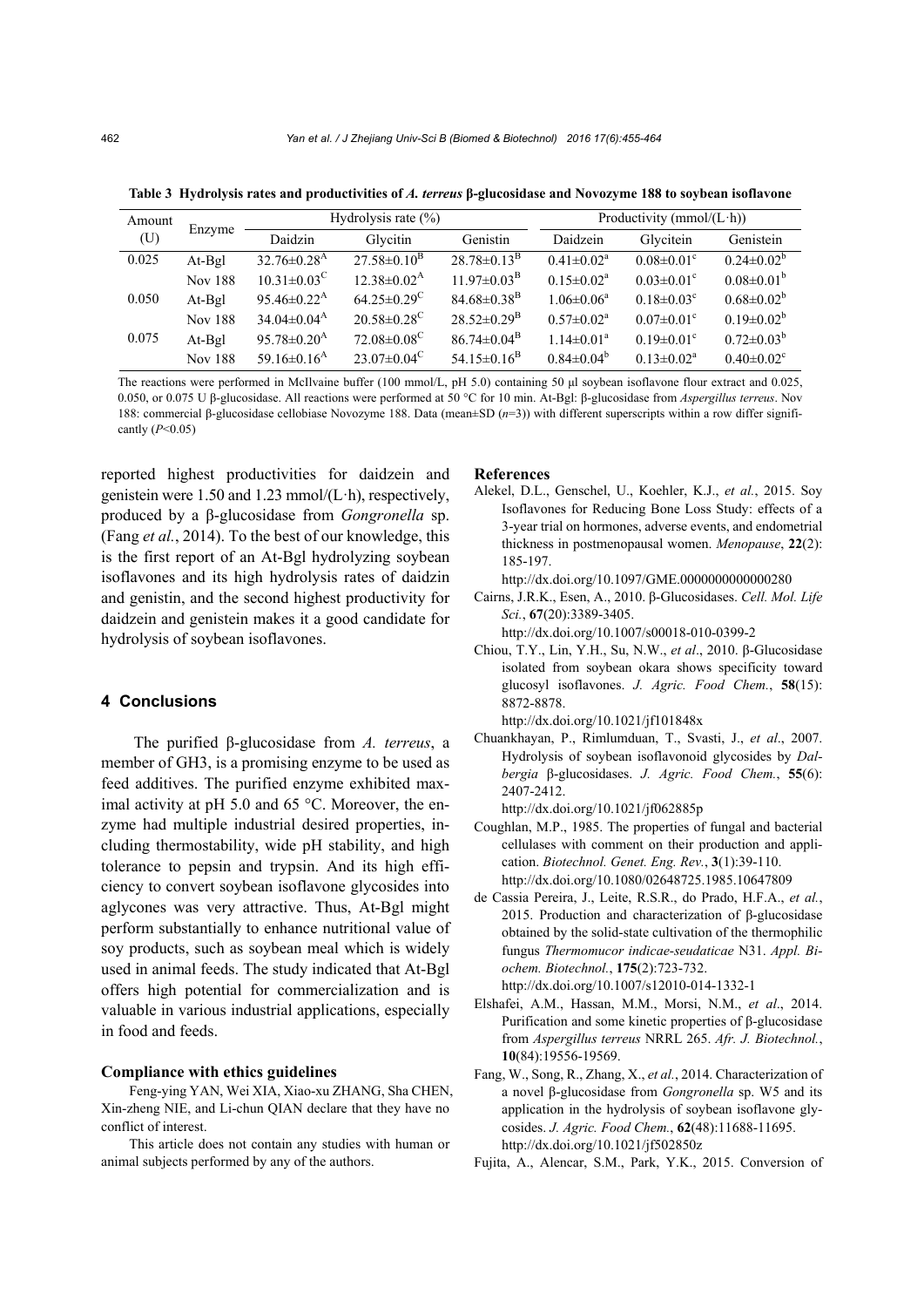isoflavone glucosides to aglycones by partially purified β-glucosidases from microbial and vegetable sources. *Appl. Biochem. Biotechnol.*, **176**(6):1659-1672. http://dx.doi.org/10.1007/s12010-015-1668-1

- Gao, L., Gao, F., Zhang, D., *et al.*, 2013. Purification and characterization of a new β-glucosidase from *Penicillium piceum* and its application in enzymatic degradation of delignified corn stover. *Bioresour. Technol.*, **147**:658-661. http://dx.doi.org/10.1016/j.biortech.2013.08.089
- Gueguen, Y., Chemardin, P., Janbon, G., *et al.*, 1996. A very efficient β-glucosidase catalyst for the hydrolysis of flavor precursors of wines and fruit juices. *J. Agric. Food Chem.*, **44**(8):2336-2340.

http://dx.doi.org/10.1021/jf950360j

- Horii, K., Adachi, T., Matsuda, T., *et al.*, 2009. Improvement of isoflavone aglycones production using β-glucosidase secretory produced in recombinant *Aspergillus oryzae*. *J. Mol. Catal. B Enzym.*, **59**(4):297-301. http://dx.doi.org/10.1016/j.molcatb.2008.11.013
- Imai, S., 2015. Soybean and processed soy foods ingredients, and their role in cardiometabolic risk prevention. *Recent Pat. Food Nutr. Agric.*, **7**(2):75-82.
- http://dx.doi.org/10.2174/2212798407666150629123839 Izumi, T., Piskula, M.K., Osawa, S., *et al.*, 2000. Soy isoflavone aglycones are absorbed faster and in higher amounts than their glucosides in humans. *J. Nutr.*, **130**(7):1695-1699.
- Kaur, A., Chadha, B.S., 2015. *Penicillium janthinellum*: a source of efficient and high levels of β-glucosidase. *Appl. Biochem. Biotechnol.*, **175**(2):937-949. http://dx.doi.org/10.1007/s12010-014-1330-3
- Kaya, M., Ito, J., Kotaka, A., *et al.*, 2008. Isoflavone aglycones production from isoflavone glycosides by display of β-glucosidase from *Aspergillus oryzae* on yeast cell surface. *Appl. Microbiol. Biotechnol.*, **79**(1):51-60. http://dx.doi.org/10.1007/s00253-008-1393-6
- Kim, B.N., Yeom, S.J., Kim, Y.S., *et al*., 2012. Characterization of a β-glucosidase from *Sulfolobus solfataricus* for isoflavone glycosides. *Biotechnol. Lett.*, **34**(1):125-129. http://dx.doi.org/10.1007/s10529-011-0739-9
- Ko, K.P., 2013. Isoflavones: chemistry, analysis, functions and effects on health and cancer. *Asian Pac. J. Cancer Prev.*, **15**(17):7001-7010.

http://dx.doi.org/10.7314/APJCP.2014.15.17.7001

- Krisch, J., Bencsik, O., Papp, T., *et al.*, 2012. Characterization of a β-glucosidase with transgalactosylation capacity from the zygomycete *Rhizomucor miehei*. *Bioresour. Technol.*, **114**:555-560.
	- http://dx.doi.org/10.1016/j.biortech.2012.02.117
- Kudou, S., Fleury, Y., Welti, D., *et al.*, 1991. Malonyl isoflavone glycosides in soybean seeds (*Glycine max* Merrill). *Agric. Biol. Chem.*, **55**(9):2227-2233. http://dx.doi.org/10.1080/00021369.1991.10870966
- Laemmli, U.K., 1970. Cleavage of structural proteins during the assembly of the head of bacteriophage T4. *Nature*, **227**(5259):680-685. http://dx.doi.org/10.1038/227680a0
- Li, G., Jiang, Y., Fan, X.J., *et al*., 2012. Molecular cloning and characterization of a novel β-glucosidase with high hydrolyzing ability for soybean isoflavone glycosides and glucose-tolerance from soil metagenomic library. *Bioresour. Technol.*, **123**:15-22. http://dx.doi.org/10.1016/j.biortech.2012.07.083
- Li, X., Zhao, J., Shi, P., *et al.*, 2013. Molecular cloning and expression of a novel β-glucosidase gene from *Phialophora* sp. G5. *Appl. Biochem. Biotechnol.*, **169**(3):941-949. http://dx.doi.org/10.1007/s12010-012-0048-3
- Matsuura, M., Obata, A., 1993. β-Glucosidases from soybeans hydrolyze daidzin and genistin. *J. Food Sci.*, **58**(1):144-147. http://dx.doi.org/10.1111/j.1365-2621.1993.tb03231.x
- Merchant, H.A., McConnell, E.L., Liu, F., *et al.*, 2011. Assessment of gastrointestinal pH, fluid and lymphoid tissue in the guinea pig, rabbit and pig, and implications for their use in drug development. *Eur. J. Pharm. Sci.*, **42**(1-2):3-10. http://dx.doi.org/10.1016/j.ejps.2010.09.019
- Nazir, A., Soni, R., Saini, H., *et al.*, 2008. Regulation of expression of multiple β-glucosidases of *Aspergillus terreus*  and their purification and characterization. *Bioresources*, **4**(1):155-171.
- Oda, K., Kakizono, D., Yamada, O., *et al.*, 2006. Proteomic analysis of extracellular proteins from *Aspergillus oryzae* grown under submerged and solid-state culture conditions. *Appl. Environ. Microbiol.*, **72**(5):3448-3457. http://dx.doi.org/10.1128/AEM.72.5.3448-3457.2006
- Peng, Z., Wang, A., Feng, Q., *et al.*, 2014. High-level expression, purification and characterisation of porcine βdefensin 2 in *Pichia pastoris* and its potential as a costefficient growth promoter in porcine feed. *Appl. Microbiol. Biotechnol.*, **98**(12):5487-5497. http://dx.doi.org/10.1007/s00253-014-5560-7
- Ravindranath, M.H., Muthugounder, S., Presser, N., *et al*., 2004. Anticancer therapeutic potential of soy isoflavone, genistein. *In*: Cooper, E.L., Yamaguchi, N. (Eds.), Complementary and Alternative Approaches to Biomedicine. Springer US, p.121-165.

http://dx.doi.org/10.1007/978-1-4757-4820-8\_11

Rodionova, N.A., Tavobilov, I.M., Martinovich, L.I., *et al.*, 1987. β-Glucosidases from cellulolytic fungi *Aspergillus terreus*, *Geotrichum candidum*, and *Trichoderma longibrachiatum* as typical glycosidases. *Biotechnol. Appl. Biochem.*, **9**(3):239-250.

http://dx.doi.org/10.1111/j.1470-8744.1987.tb00475.x

- Song, X., Xue, Y., Wang, Q., *et al*., 2011. Comparison of three thermostable β-glucosidases for application in the hydrolysis of soybean isoflavone glycosides. *J. Agric. Food Chem.*, **59**(5):1954-1961. http://dx.doi.org/10.1021/jf1046915
- Souza, F.H.M., Nascimento, C.V., Rosa, J.C., *et al.*, 2010. Purification and biochemical characterization of a mycelial glucose-and xylose-stimulated β-glucosidase from the thermophilic fungus *Humicola insolens*. *Process Biochem.*, **45**(2):272-278.

http://dx.doi.org/10.1016/j.procbio.2009.09.018